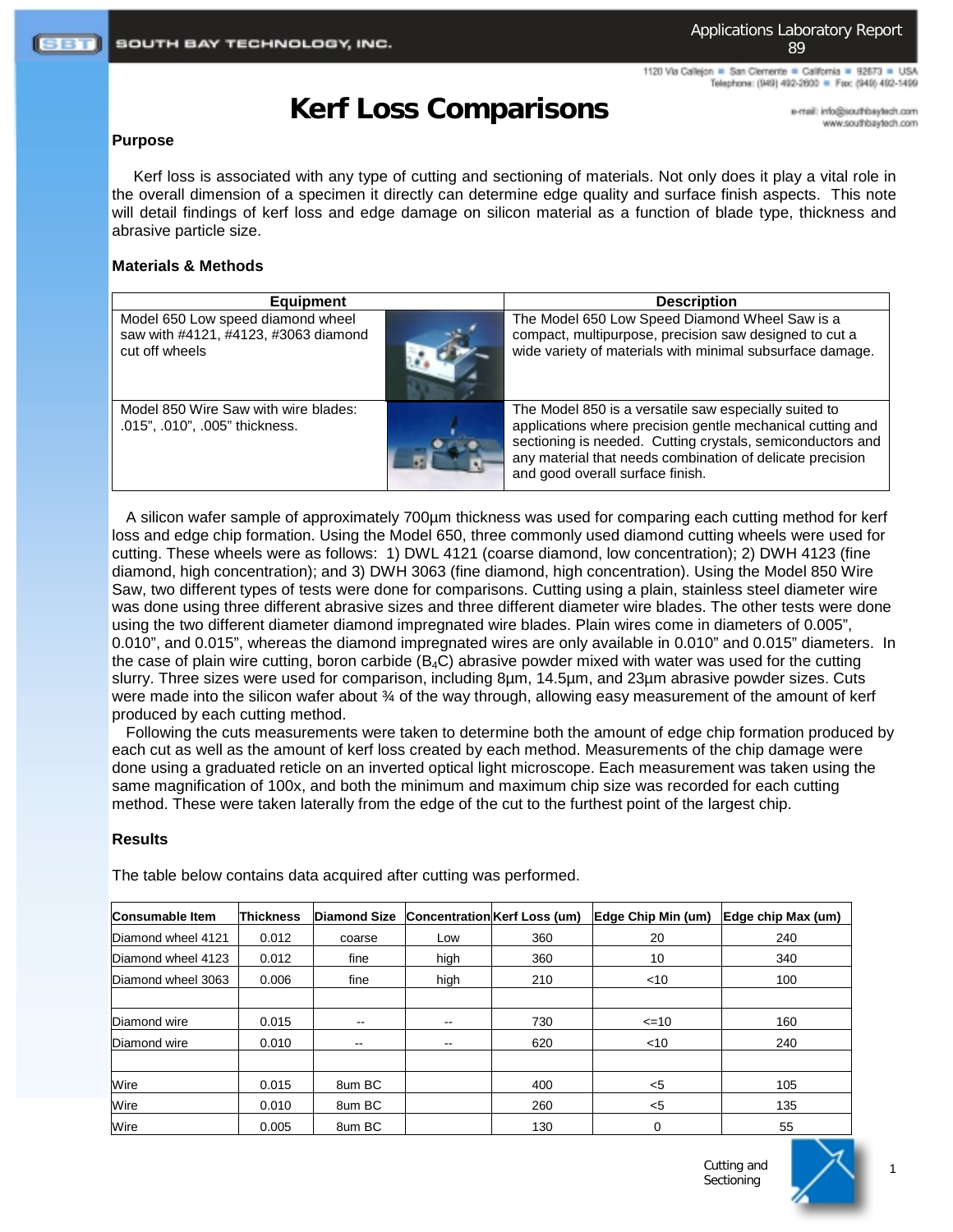e-mail: info@southbaytech.com www.southbaytech.com

| <b>Consumable Item</b> | <b>Thickness</b> |           | Diamond Size Concentration Kerf Loss (um) | Edge Chip Min (um) | Edge chip Max (um) |
|------------------------|------------------|-----------|-------------------------------------------|--------------------|--------------------|
| Wire                   | 0.015            | 14.5um BC | 400                                       | >10                | 140                |
| Wire                   | 0.010            | 14.5um BC | 260                                       | >10                | 150                |
| Wire                   | 0.005            | 14.5um BC | 135                                       | $<$ 5              | 75                 |
|                        |                  |           |                                           |                    |                    |
| Wire                   | 0.015            | 23um BC   | 400                                       | >10                | 160                |
| Wire                   | 0.010            | 23um BC   | 275                                       | $>10$              | 110                |
| Wire                   | 0.005            | 23um BC   | 130                                       | $<$ 10             | 85                 |

### **Kerf Loss Discussion**

 The amount of material loss during a cutting process is referred to as the kerf loss. Instinctively the kerf loss would seem to follow a pattern of greater material loss as the abrasive size and the width of the cutting blade increases. However from these experiments it appears there is no clear relationship between these factors. Discussion of each method is given in the following sections.

#### **Diamond Wheel**

When comparing diamond wheel cutting and the kerf loss each one generated, there appears to be no strong relationship between kerf loss and wheel thickness. In fact it appears from the data that the difference between all three diamond wheels is less than 5µm. When comparing the amount of kerf loss to the actual width of the cutting blade, a difference of only 58µm from the physical width of the wheel is observed. This shows that total kerf loss on each side of the wheel is approximately 29µm. The data also shows no strong relationship between diamond particle size and kerf loss. Chart 1 below shows the results obtained from diamond wheel cutting.



**Chart 1:** Illustration of the kerf loss in silicon samples cut using various diamond wheels on a Model 650 Low Speed Diamond Wheel Saw. The kerf loss difference observed from each wheel varies by only 3µm.

#### **Diamond Wire**

As with diamond wheel cutting it would be logical to assume that the larger the wire diameter, the greater the amount of kerf loss the sample will experience during the cutting process. However this does not seem to be the case as observed in the diamond wheel case. A difference of only 17µm between both diameter wires shows no correlation between kerf loss and wire diameter. These differences may be attributed to variations in diamond particle size. Interestingly enough the overall kerf loss was much larger than diamond wheel cutting, with the total kerf loss amounting to approximately 350µm, or roughly the diameter of the wire being used for cutting. Chart 2 below shows the results for diamond wire cutting.

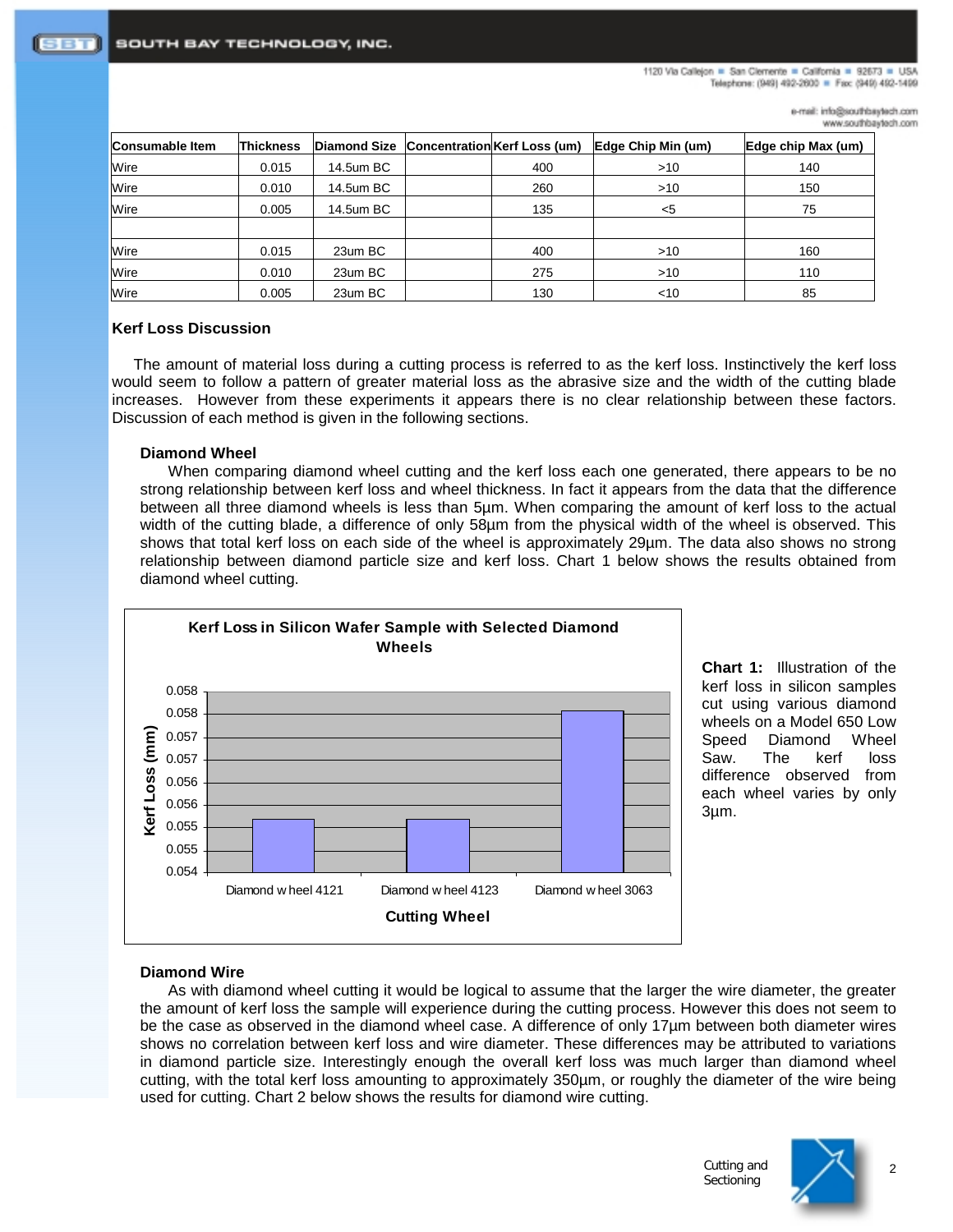e-mail: info@southbaytech.com www.southbaytech.com



**Chart 2:** Illustration of the kerf loss in silicon samples cut using various diamond wire diameters on a Model 850 Wire Saw. The kerf loss difference observed from each wire varies by only 17µm.

# **Plain Wire with Abrasive Slurry**

Plain wire cutting differs from diamond wire cutting in that abrasive slurry is used as the cutting media rather than diamond particles affixed directly to the diamond wire. This provides a less damaging cut and results in a smoother cut surface. Logically the larger the abrasive particle size the larger the kerf loss should be, however the data obtained from these experiments shows no clear correlation between abrasive size or kerf loss. In fact, kerf loss from each abrasive size is nominally the same, with a difference of roughly 10µm between all three abrasive sizes. The wire diameter also seems to have little effect on the kerf loss, with the overall kerf loss being less than 20 µm for all three wire diameters. In fact, kerf losses were as follows: 0.015" Ø: 19 µm / 0.010" Ø: 6 µm / 0.005" Ø: ~ 5 µm

Charts 3-5 show the results obtained from wire cutting with abrasive slurry.



**Chart 3:** Illustration of the kerf loss in silicon samples cut using various abrasive slurry sizes with 0.015" Ø wire diameters on a Model 850 Wire Saw. The kerf loss difference observed from each wire does not vary.

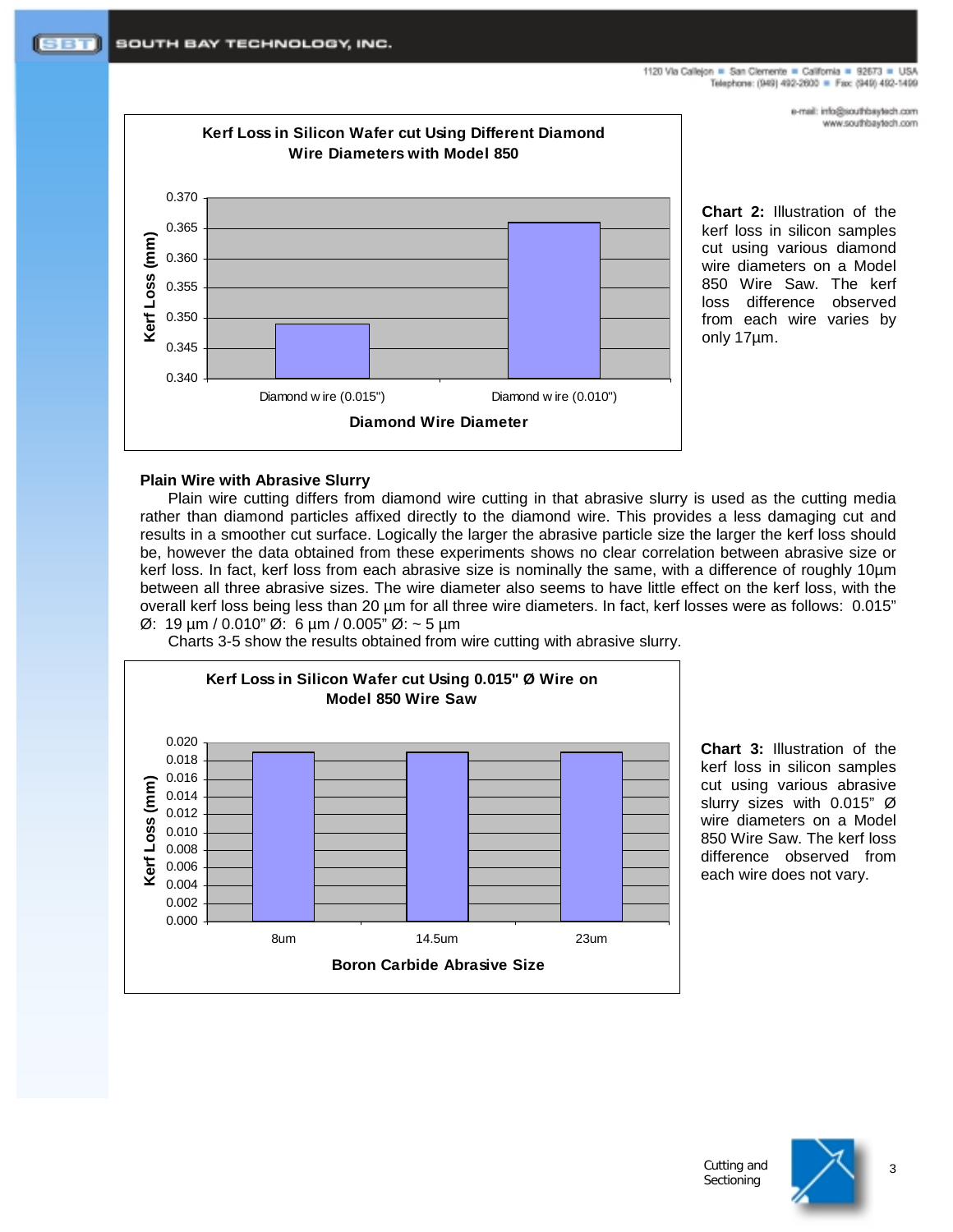1120 Via Callejon = San Clemente = California = 92673 = USA Telephone: (949) 492-2600 = Fax: (949) 492-1499

> e-mail: info@southbaytech.com www.southbaytech.com



**Chart 4:** Illustration of the kerf loss in silicon samples cut using various abrasive slurry sizes with 0.010" Ø wire diameters on a Model 850 Wire Saw. The kerf loss difference observed from each wire varies by only 15 µm.



**Chart 5:** Illustration of the kerf loss in silicon samples cut using various abrasive slurry sizes with 0.005" Ø wire diameters on a Model 850 Wire Saw. The kerf loss difference observed from each wire varies by only 5 µm.

# **Edge Chipping Discussion**

Edge chipping is also a critical factor in cutting applications where samples are being cut to specific sizes and for electron microscope applications. Quite often samples are cut as close to a final dimension as possible to minimize further processing stages such as lapping and polishing techniques. Evaluating the amount of chipping these cutting methods produces can be helpful in determining how much material to leave during a particular cutting process.

The size of the chips induced by a cutting process is generally dependent on the material properties and the abrasive particle size used. After evaluating the cutting methods used in this report it was clear the diamond wheels in general produced more chipping than compared with the wire blade cutting methods. However, the thin diamond wheel (DWH 3063) showed less chipping than some of the wire blade cutting methods, indicating a similar behavior as to the wire blade methods. Overall it is clear that cutting using abrasive slurry with a plain wire is the best choice when considering the amount of chipping tolerable. Chart 6 shows an overall comparison of all of the methods used for cutting in this report.